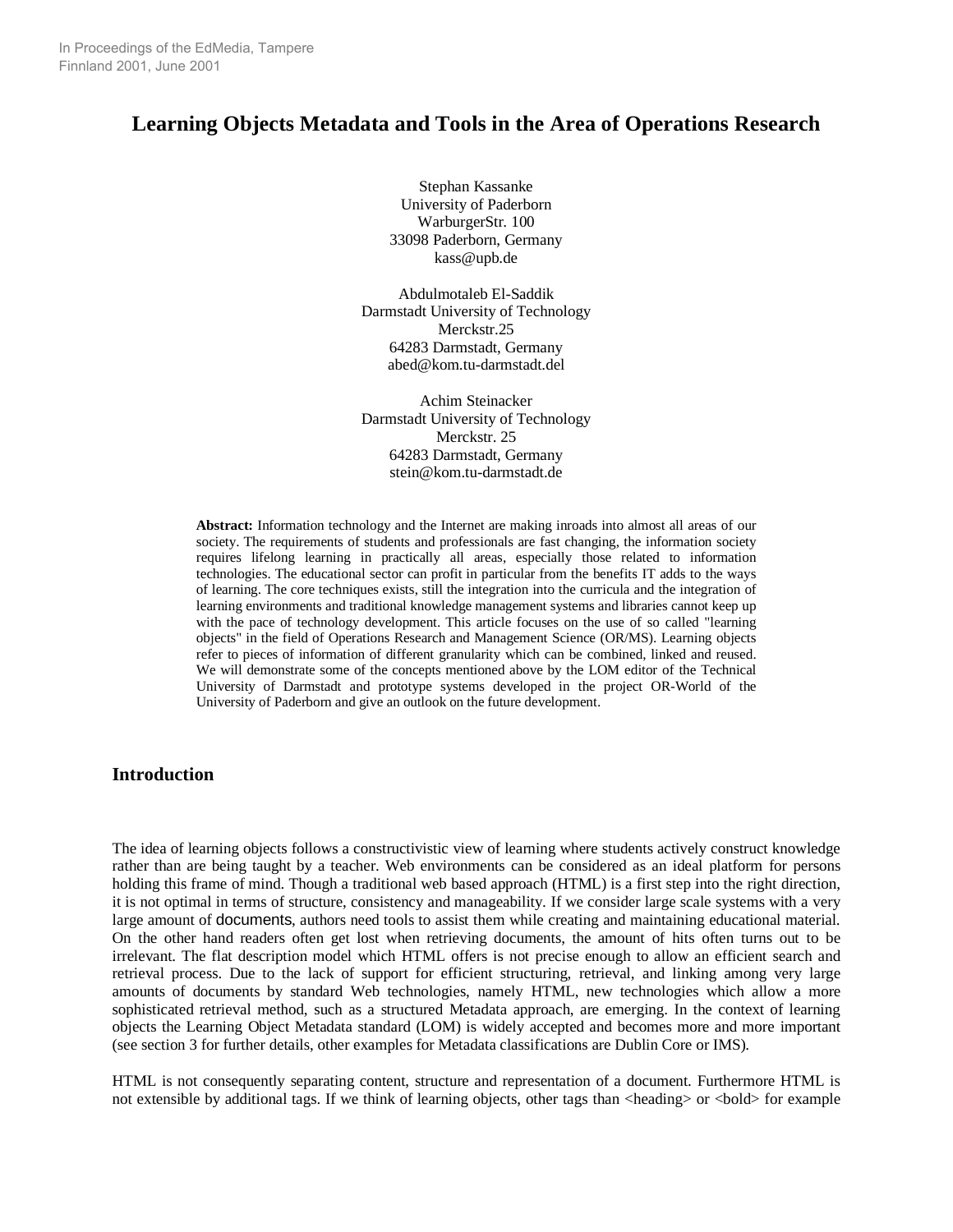are desirable. The tagging of learning objects with specialized tags is simply not possible in HTML. Links among documents can only be defined as untyped, unidirectional links. In order to minimize maintenance efforts and costs it would be desirable to use single source documents (e.g. in the form of XML documents) published on demand in a format of one's choice (e.g. HTML, paper, e-book, WAP, etc.). A dedicated markup language stores structured document information besides the content and enables the rendering of different representations of the source document. This way the maintenance costs for material can be decreased and the material can be made available to different people with adaptive views. Open technologies standards such as XML and dedicated markup languages for documents offer the chance of constructing content which can be (re)used by people independent of their location. The standardization of metadata descriptions has the effect that tools dealing with metadata descriptions become universally applicable. LOM and IMS are excellent examples that a widely used specification which is accepted as a standard can promote immensely to the exchange of data.

## **2 OR-World**

After being developed since about 40 years, contents of OR/MS have reached a high level of maturity. The basic algorithmic and modeling techniques form a stable core of the discipline, whereas implementation issues develop rapidly with new perspectives offered by information technology. This justifies the high amount of developing effort necessary to create such systems. The core contents are well-suited for hypermedia learning because they essentially consist of processes and algorithms, thus implying a dynamic nature. While the dynamics cannot be fully represented in paper-based books, it can very well be illustrated interactively by animations on a computer screen.

The knowledge domain OR/MS is highly interrelated, basic algorithms and methods can be applied to practical problems in varying contexts. Thus, in a graphical representation of the knowledge domain, a graph instead of a strict hierarchy would be drawn. A previous structuring of a content area is helpful for building the links among objects in a hypermedia network. Because OR/MS is already well-structured, it is very suitable for the representation within OR-World.

OR-World is funded within the Fifth Framework Programme of the European Community. The goal of the project is to develop a hypermedia network of learning objects where:

Each object is well described by a Metadata description. Object granularity from media elements to thematic metastructures can be stored. Objects can be reused in the sense of combining objects of lower granularity to objects of higher complexity. Dedicated Document Type Definitions for different types of objects are available. Renderings in varying target formats can be generated by the system (see [OR-World2000] )

LOM is highly accepted and will be used for the Metadata description of our learning objects. In the project. The advantage of a data centered, standardized approach is obvious: An externally developed editor such as the LOM editor of TU Darmstadt can be integrated in OR-World without many hassles. The interfaces to the files/databases where the descriptions are stored may have to be adjusted but the basic data structure is fixed. This way the efforts in software development can be focused on building stable software components which can be reused just like the documents created in the standardized format.

Core technologies such as XML and XSL lay the foundations on which applications can be built. Metadata description is not the only application which can be imagined. One of the main drawbacks of HTML is that one kind of general document template serves to represent the whole variety of imaginable documents from small fragments to articles, books, etc. On a micro level, documents differ significantly in their structure. Within the project dedicated document type definitions for the varying granularities of learning objects will be developed. Currently document type definitions for large documents such as books or technical documentations are available. One example is the docbook DTD which stems from SGML but is also available for XML [Docbook 2000]. Media elements differ significantly in their structure from case studies, tests etc. and for optimal use this has to be reflected in the applied document structure. XML and XSL in this sense are just a means to specify he desired behavior. The structure of documents in the learning context still has to be defined. When a set of document type definitions will be available, the documents built consistently on these definitions can be rendered in different visual representations.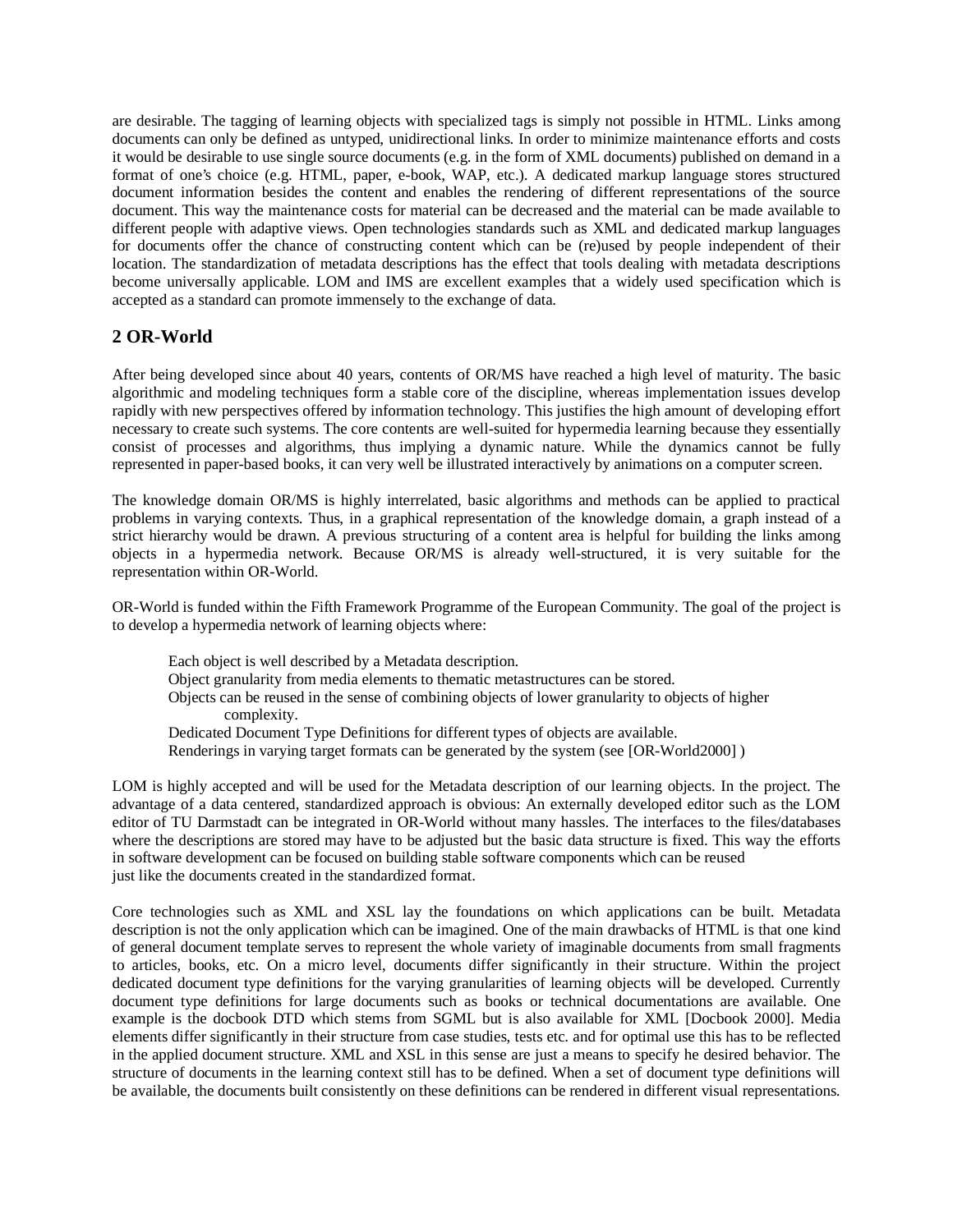Most obvious examples are renderings in the HTML or Acrobat PDF format. We use standard technologies from the XML Apache project [Apache XML 2000], see Figure for a visualization of the process.



Figure 1: Process of generating varying renderings for XML source documents

The output format can also be varied in terms of extent. A case study for example can reveal more and more details or hints of the case. This allows students to approach a case gradually and helps them to solve the case finally. Besides the rendering an interesting point is that information to be stored in the metadata description according to LOM is already existing in a structured document. E.g. the title or author are often stored in the source document. Since the metadata description is physically another entity mechanism to derive metadata information from the document to be described would be very useful. Most authors in our experience find it annoying to complete the task of setting up the Metadata appropriately. This is correlating to the experiences the TU Darmstadt made and since he appropriateness of the Metadata information determines its value the ease of use is a crucial issue.

## **3 LOM-Editor**

In the following we describe the tool that we use to create the metadata. As the resources are only described it is neither necessary to change the resource nor needs the author of the metadata description physical access to the resource Therefore it is possible to publish metadata records for various resources, e.g. documents, images, audio clips, videos, animations, virtual reality worlds, or multimedia exercises. A metadata record consists of a set of elements, describing a multimedia resource. Examples of these elements are date of creation or publication, type, author, format, or title of a resource.

To access and discover multimedia information resources in a comfortable way, we developed a user-friendly tool, the LOM editor (Figure 2), based on the IEEE-LOM scheme version 5. IEEE's specification of Learning Object's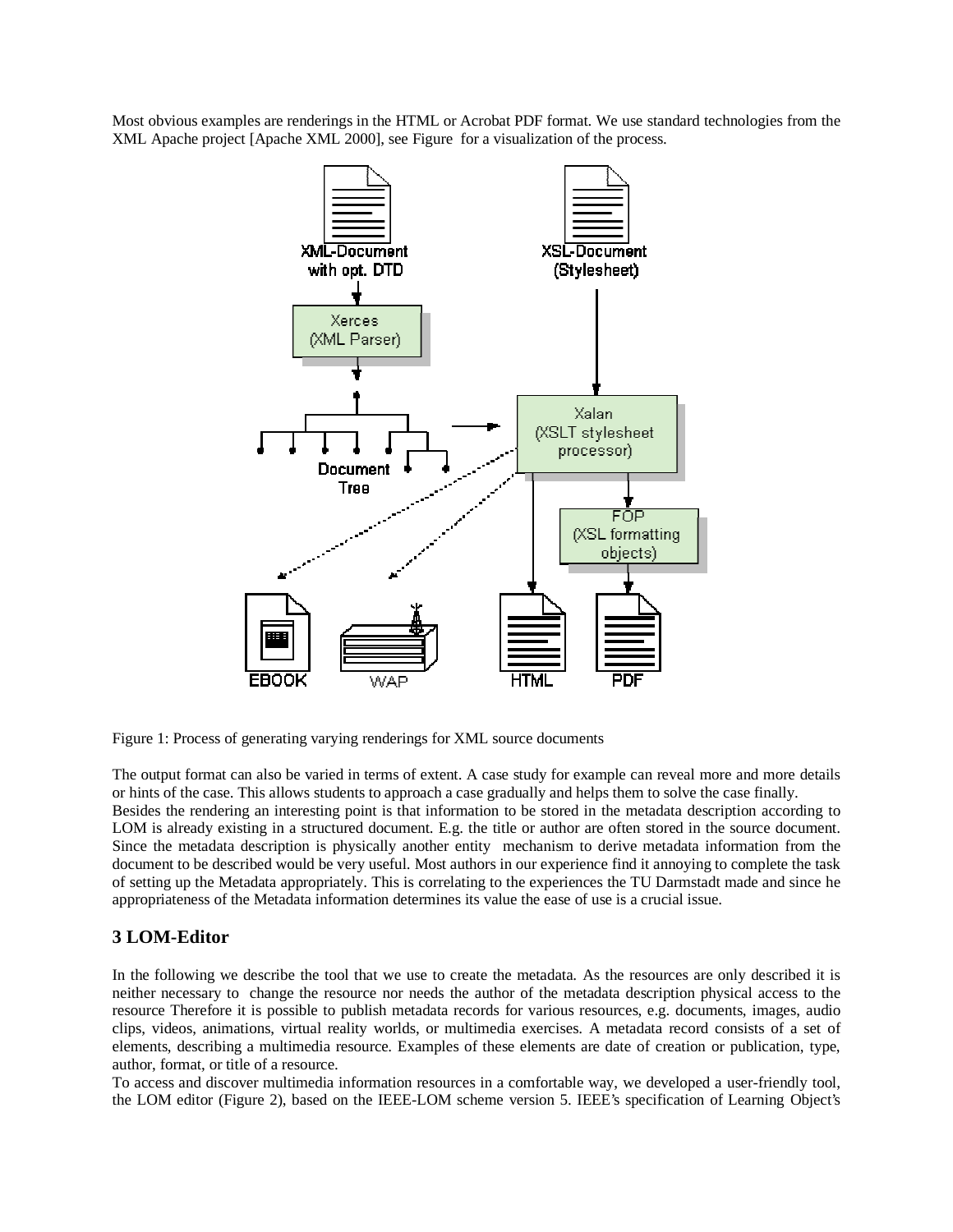Metadata (LOM). LOM extends the well known Metadata approach for general documents Dublin Core (DC) with elements to describe additional educational properties of multimedia resources. The elements are grouped in categories which are listed below.:

General: General metadata, such as the title, language, structure, or description of a resource Life Cycle: Status, version, and role of a learning objet Meta MetaData: Information about the metadata used to describe the learning object.

Technical: All technical information about a resource, such as the format, the length, browser

requirements, which are necessary to use the resource.

Educational: Information about the educational objective of a resource, such as interactivity, difficulty, end-user type, etc

Rights: Commercial use and ownership of a LO

Relation: Links between Learning Objects, to express dependencies, or semantic connections Annotation: Used to provide additional, eventually more detailed information about a resource Classification: Elements to classify a resource according to existing classification schemes

Based on the LOM 5.0 draft and a DTD developed by the IMS, we have specified a XML DTD according to the actual LOM scheme. It is therefore possible to save an LOM description as an XML file and also to import existing descriptions . With the use of a free middleware broker implementation called CASTOR [Castor 2000] the Metadata descriptions can also be stored in a relational database like Oracle or IBMs DB2. The editor is implemented in Java, so it can be used on all platforms.

The time effort to describe all properties of a resource is considered as a hindrance to a wide distribution and usage of a metadata scheme. To offer users a faster way to describe the learning resources, the editor is using a template mechanism. If one author is describing similar resources many elements like the name of the author, the target audience or the access right stay the same and don't have to be changed. Using templates with common values, can avoid the necessity to fill a lot of fields again and again.

Another property of the LOM scheme which can be used for building a user friendly editor is the use of the vocabulary elements of a LOM description. For many elements the LOM scheme suggests to use an integer value, which can be mapped to different descriptions in different languages. With the use of Vocabularies it is possible to guarantee a fixed set of values for specific elements to avoid ambigious descriptions when searching for resources. Figure 2, shows a screenshot of the current implementation of the editor. One can also see the use of the Vocabulary element for the structure element of the General category. Depending on the selected language to describe a resource, the editor can offer the set of values to the user as a list. It is then easy for the author of the metadata description to select the appropriate value. Changing the language of the user interface, will also change the language of the possible values. As the mapping between the integer value and the language descriptions, is stored in an external text-oriented file. additional language mappings can be added very easy.